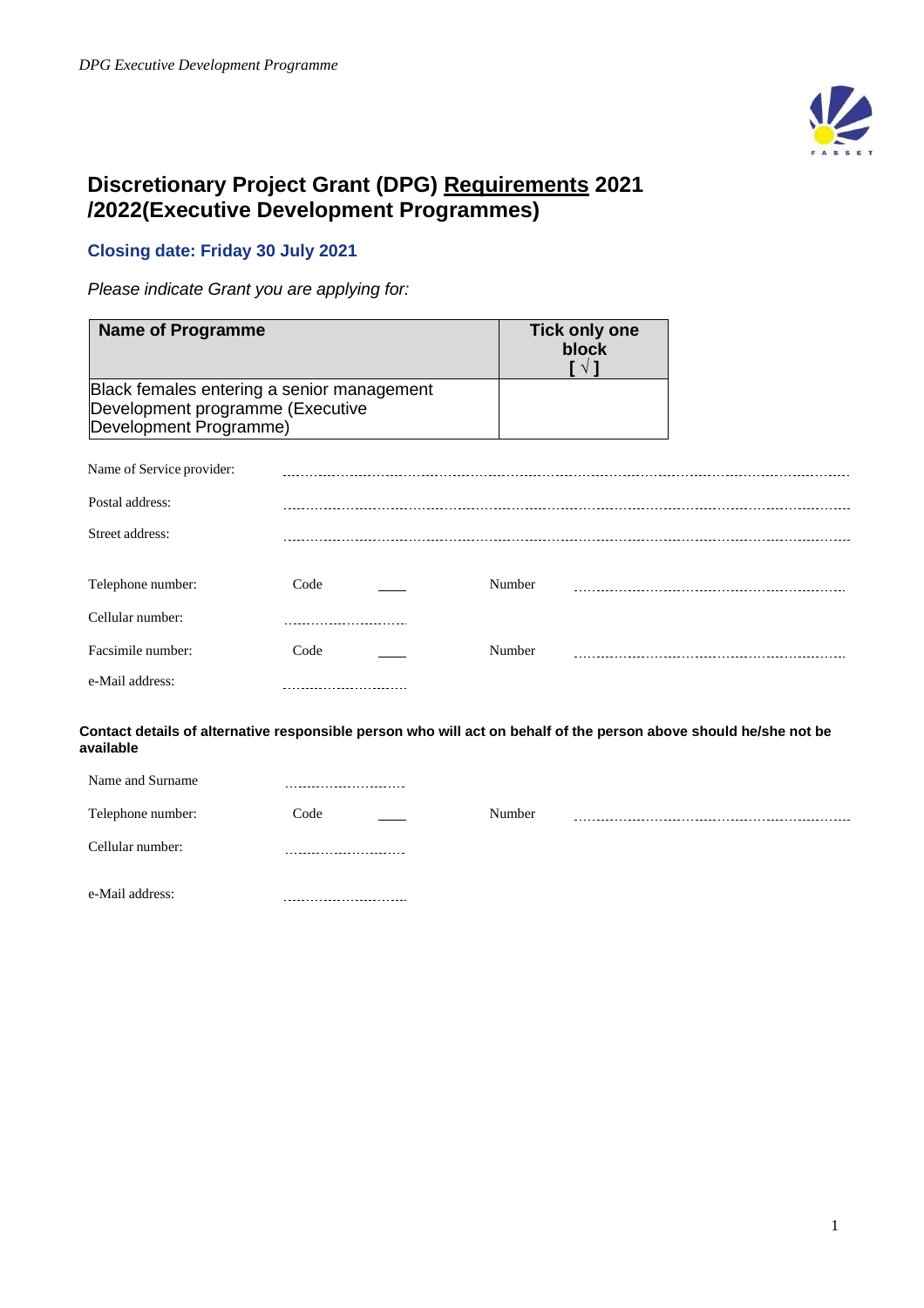#### *DPG Executive Development Programme*

### **1. COMPLIANCE REQUIREMENTS**

1.1.1 As a public entity, Fasset has both the obligation and the responsibility to ensure that it spends the public money, with which it is entrusted in a manner that meets governments requirements. Consequently, Grant Applicants are required to adhere to the compliance requirements as listed in this section.

### **FRAUD AND CORRUPTION**

1.2.1 All grant applicants are to take note of the implications of contravening the Prevention and Combating of Corrupt Activities Act, 2004 (No 12 of 2004) and any other applicable act.

# **B-BBEE CERTIFICATE AND TAX CLEARANCE CERTIFICATE**

- 1.3.1 All grant applicants are to provide a B-BBEE status level certificate and the Tax Clearance Certificate (SARS pin) on request once Fasset has granted provisional approval.
- 1.3.2 Grant applicants will be assessed based on the compliant requirements with the BBBEE and tax compliance. Fasset reserves its right to award or not to award to applicants with BBBEE level status above level 4.

### **INDEPENDENT GRANT SUBMISSION**

 1.3.3 Grant applicants must complete and sign the Certificate of Independent Grant Submission, which can be found in Annexure A. The signed certificate must be included in the grant submission and the purpose of the certificate is to prevent potential collusion amongst applicants.

### **DEADLINE AND MODE OF SUBMISSION OF APPLICATIONS**

 1.3.4 All applications must be submitted to the following e-mail address**:** [dg@fasset.org.za](mailto:dg@fasset.org.za). It must be noted that

### FASSET will not accept any physical submissions.

- 1.3.5 The submission due date is **Friday, 30 July 2021 at 16:00**
- 1.3.6 **Grant applications received by FASSET after the closing date shall not be considered.**
- 1.3.7 Grant Applicants are required to submit their Proposal which contains, at minimum:
	- 1.3.7.1 Experience of Grant applicant.
	- 1.3.7.2 Technical approach/ Methodology.
	- 1.3.7.3 Experience of the Team; and
	- 1.3.7.4 Pricing schedule
- 1.3.8 Fasset reserves the right to query a pricing schedule as part of the evaluation process.

# **2. GRANT CRITERIA (Terms of Reference)**

The grant criteria should *please* be read *carefully* and adhered to, to minimize grant queries. The following criteria are applicable to this grant:

### **Description: EXECUTIVE DEVELOPMENT PROGRAMME**

### **2.1 OVERALL OBJECTIVES AND SCOPE**

- 2.1.1 FASSET requires the services of the institutions of Higher Education and organisations with partnerships with the institutions of Higher education offering Executive Development Programmes are eligible to apply for the funding from FASSET.
- 2.1.2 The Grant Applicant will have to invite for participation and admission of the African black female candidates with the necessary potential to complethe training programme.
- 2.1.3 Select and admission of black African females currently employed in the **Finance and Accounting Services sector.** The candidates must possess an NQF Level 7– 10 qualification.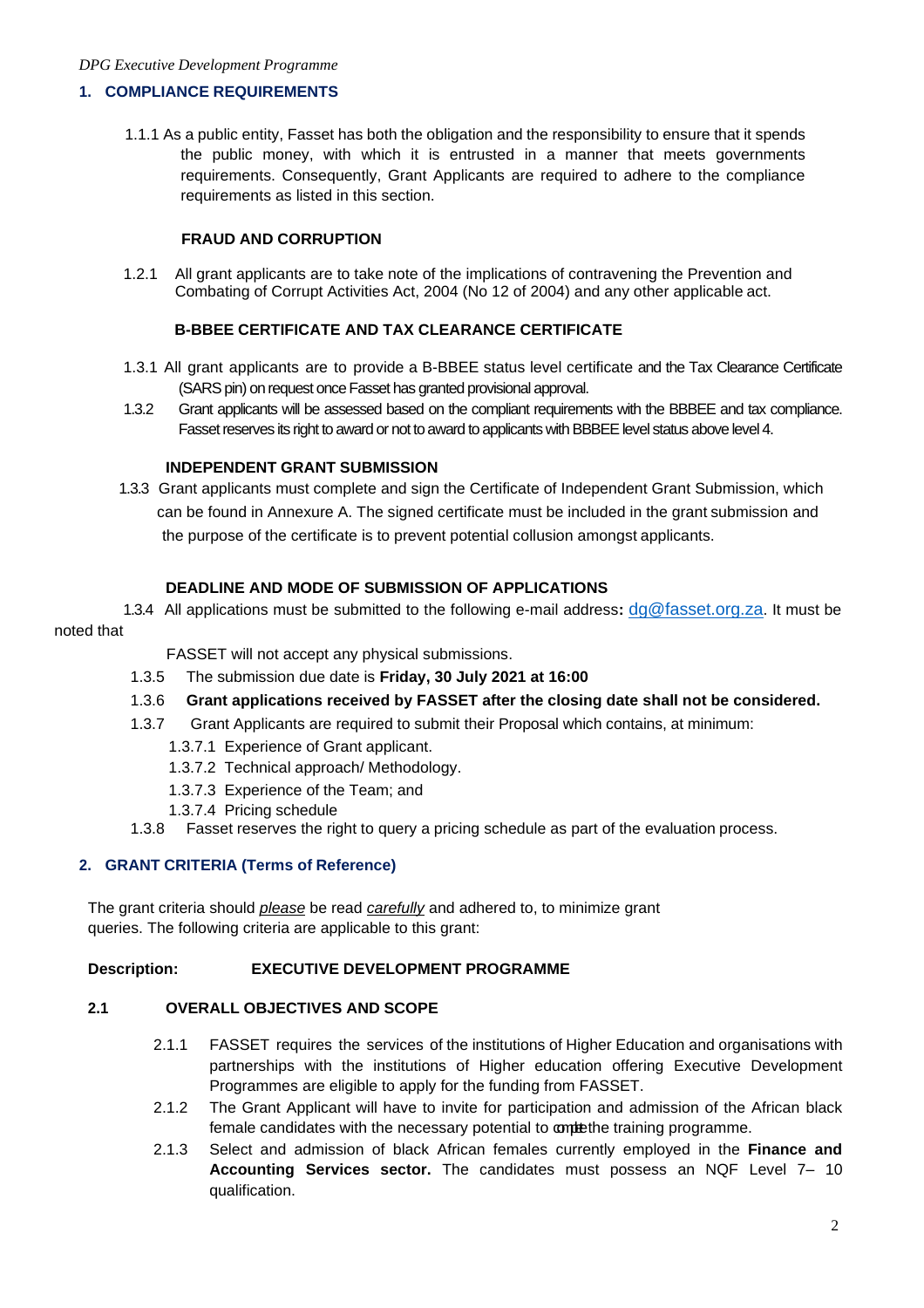# *DPG Executive Development Programme*

- 2.1.4 The programme must be equivalent to minimum NQF level 8
- 2.1.5 Fasset will award and contract with the successful applicant before 1 March 2022.
- 2.1.6 The programme must achieve at least 70% of full attendance and completion. Failure to meet this objective will result in a penalty on the project management fee.
- 2.1.7 Bursary should cover tuition fees, book, accommodation (if applicable) and international module (if applicable).

# **3. EVALUATION PROCESS**

# **3.1 DETERMINATION OF SCORE FOR FUNCTIONALITY AND GRANT ADJUDICATION**

- 3.1.1 Should a grant applicant achieve a functionality score that is 50% or less, the grant application will be rejected.
- 3.1.2 Should a grant applicant receive a functionality score between 51% and 69%, Fasset might engage with the applicant on the grant application.
- 3.1.3 All grant applications that receive a functionality score of more than 70% will be recommended for adjudication.

# 3.1.4 **Grant applicants should indicate if this is the first time proposing such a project.**

3.2.1 The evaluation criteria and weights for determining a functionality score are indicated in the Table1 below.

| <b>Functionality Scoring</b>             |    |  |
|------------------------------------------|----|--|
| <b>Total Points</b><br>100               |    |  |
| <b>EXPERIENCE OF THE GRANT APPLICANT</b> | 30 |  |

|                | Demonstrate the minimum experience of 5 years by the grant applicant in<br>managing and executing training programmes of this nature |                                                                                                                                                                     |               |    |  |
|----------------|--------------------------------------------------------------------------------------------------------------------------------------|---------------------------------------------------------------------------------------------------------------------------------------------------------------------|---------------|----|--|
|                | <b>Scoring Criteria</b>                                                                                                              |                                                                                                                                                                     | <b>Points</b> |    |  |
|                |                                                                                                                                      | Grant applicant has demonstrated a minimum of 5 years<br>and above experience in implementing or managing<br>training programmes of this nature.                    | 5             |    |  |
|                | of this nature                                                                                                                       | Grant applicant has demonstrated a minimum of 3 to 5 years'<br>experience in implementing or managing training programmes                                           | 3             |    |  |
|                |                                                                                                                                      | Grant applicant has demonstrated a minimum of 1 to 3<br>years' experience in implementing or managing training<br>programmes of this nature.                        | 1             |    |  |
|                |                                                                                                                                      | Grant applicant has demonstrated zero or no years of<br>experience in managing training programmes and project<br>managing of this nature                           | $\Omega$      |    |  |
| $\overline{2}$ |                                                                                                                                      | TECHNICAL APPROACH AND PROJECT PLAN METHODOLOGY                                                                                                                     |               | 40 |  |
|                |                                                                                                                                      | Present a comprehensive project plan detailing how the project will be<br>implemented. The plan should also address the following:                                  |               |    |  |
|                | 2.1.1                                                                                                                                | Demonstrate how the training programme will be implemented.                                                                                                         |               |    |  |
|                | 2.1.2<br>Provide sufficient details on how the training programme will<br>be organised, including modules to be covered.             |                                                                                                                                                                     |               |    |  |
|                | 2.1.3                                                                                                                                | Indicate the geographical region(s) to which the projectwill be<br>implemented.                                                                                     |               |    |  |
|                | 2.1.4                                                                                                                                | Indicate how the training programme proposed has the<br>potential to contribute to upliftment and empowerment of the<br>black African females in the Fasset sector. |               |    |  |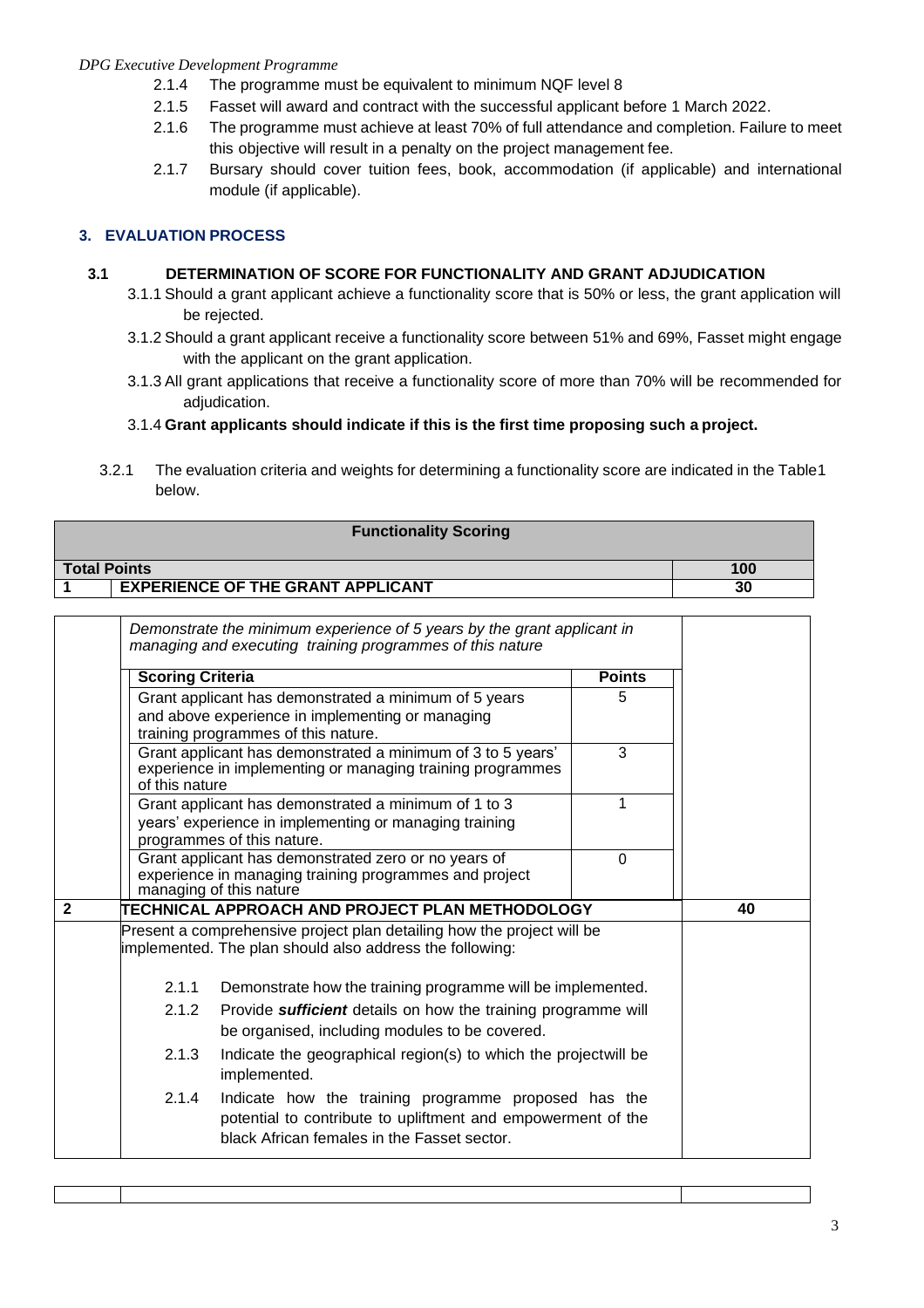*DPG Executive Development Programme*

| <b>Scoring Criteria</b>                                                                                                                                                                                                                                                                                                                                                                                                                                                                                                                                                                                                                                                                                                                                                                   | <b>Points</b> |    |
|-------------------------------------------------------------------------------------------------------------------------------------------------------------------------------------------------------------------------------------------------------------------------------------------------------------------------------------------------------------------------------------------------------------------------------------------------------------------------------------------------------------------------------------------------------------------------------------------------------------------------------------------------------------------------------------------------------------------------------------------------------------------------------------------|---------------|----|
| Grant applicant has submitted a comprehensive projectplan<br>that has addressed all the above requirements.                                                                                                                                                                                                                                                                                                                                                                                                                                                                                                                                                                                                                                                                               | 5             |    |
| Grant applicant has submitted a comprehensive project planthat<br>has addressed either one of the above requirements i.e. partially<br>addressing the above                                                                                                                                                                                                                                                                                                                                                                                                                                                                                                                                                                                                                               |               |    |
| Grant applicant has not submitted a comprehensive<br>project plan with clear timelines.                                                                                                                                                                                                                                                                                                                                                                                                                                                                                                                                                                                                                                                                                                   | 0             |    |
| <b>EXPERIENCE OF THE PROJECT TEAM FOR THE PROJECT</b><br>3                                                                                                                                                                                                                                                                                                                                                                                                                                                                                                                                                                                                                                                                                                                                |               | 30 |
|                                                                                                                                                                                                                                                                                                                                                                                                                                                                                                                                                                                                                                                                                                                                                                                           |               |    |
| Capacity to implement a programme of this size, Grant applicants must:<br>3.1.1. Have appropriately qualified and relevant experienced resources<br>(i.e. CVs are relevant to the programme delivery, including project<br>management and support functions).<br>3.1.2. The team proposed must have relevant expertise and experience.<br>This includes facilitators, administrators, project managers. If sub-<br>contracting, the grant applicant must provide their sub-contractor's<br>agreement.<br>3.1.3. Have sufficient resources<br>3.1.4 The CVs provided include experience in course development. If sub-<br>contracting, the grant applicant must include their experience.<br>3.1.5 The presence of Black African South African as one of the team<br>members is compulsory |               |    |

| <b>Scoring criteria</b>                                                                                                                            | <b>Points</b> |
|----------------------------------------------------------------------------------------------------------------------------------------------------|---------------|
| All CVs of the team proposed have appropriately qualified<br>and relevant experienced and have Black African as one of<br>the team members.        | 5             |
| All CVs of the team proposed have appropriately qualified<br>and relevant experienced but there is no Black African as<br>one of the team members. |               |
| No experienced CVs of proposed team and there is no Black<br>African South African as one of the team members.                                     |               |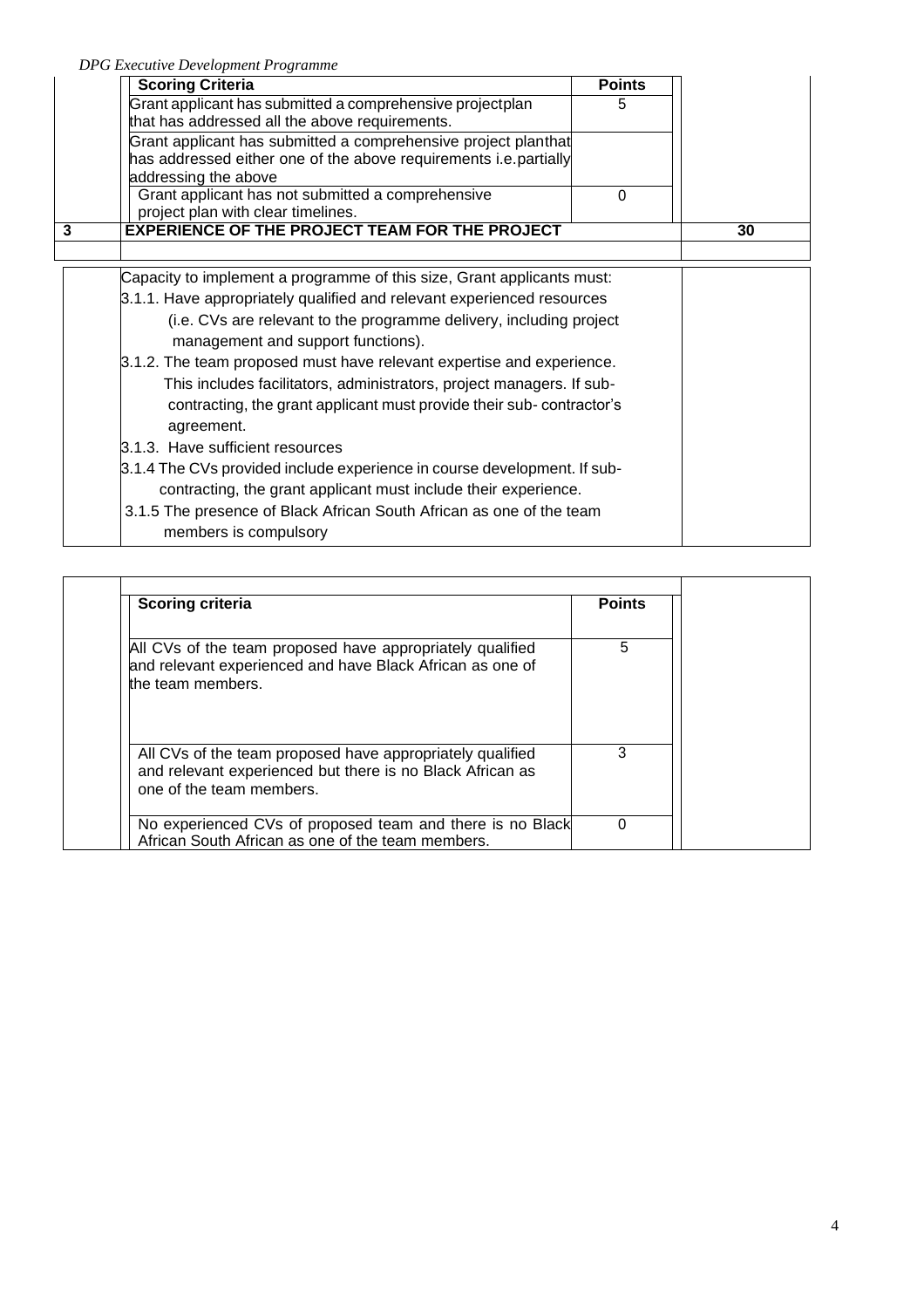# **Annexure A: Certificate of Independent Grant Submission**

|    |                                                                                                                                                                                               | the undersigned, in submitting the |  |
|----|-----------------------------------------------------------------------------------------------------------------------------------------------------------------------------------------------|------------------------------------|--|
|    | <b>Discretionary Project Grant Application</b>                                                                                                                                                |                                    |  |
|    | $for \underline{\hspace{1cm}}$                                                                                                                                                                |                                    |  |
|    | statements that I certify to be true and complete in every respect.                                                                                                                           |                                    |  |
|    | I, certify that on behalf of:                                                                                                                                                                 |                                    |  |
|    | Name of Grant Applicant:                                                                                                                                                                      |                                    |  |
| 1. | I have read and understood the contents of this Certificate of Independent Grant Submission<br>(Certificate).                                                                                 |                                    |  |
| 2. | I understand that the accompanying Discretionary Project Grant Application (Grant Application) will<br>be rejected if this certificate is found not to be true and complete in every respect. |                                    |  |

- 3. I am authorized by the Grant Applicant to sign this Certificate and to submit the accompanying Grant Application on behalf of the Grant Applicant.
- 4. Each person whose signature appears on the accompanying Grant Application has been authorised by the Grant Applicant to determine the terms of and to sign the Grant Application on behalf of the Grant Applicant.
- 5. For the purposes of this Certificate and the accompanying Grant Application, I understand the word "competitor" shall include an individual or organisation, other than the Grant Applicant, whether or not affiliated with the Grant Applicant, who:
	- 5.1.1. Has been requested to submit a Grant Application;
	- 5.1.2. Could potentially submit a Grant Application based on their qualifications, abilities or experience; and
	- 5.1.3. Provides the same services as the Grant Applicant and/or is in the same line of business as The Grant Applicant.
- 6. The Grant Applicant has arrived at the accompanying Grant Application submission independently from and without consultation, communication, agreement, or arrangement with any competitor. However, communication between partners in a joint venture or consortium<sup>1</sup> will not be construed as collusive.
- 7. In particular, without limiting the generality of paragraph 6 above, there has been no consultation, communication agreement or arrangement with any competitor regarding:
	- 7.1. Prices;
	- 7.2. Geographical area where the service will be rendered (market allocation);
	- 7.3. Methods, factors or formulas used to calculate prices;
	- 7.4. The intention or decision to submit, or not submit, a Grant Application;
	- 7.5. The submission of a Grant Application does not meet the specification and condition of the Grant Application Requirements; or
	- 7.6. Submitting a Grant Application with the intention not to have the grant approved.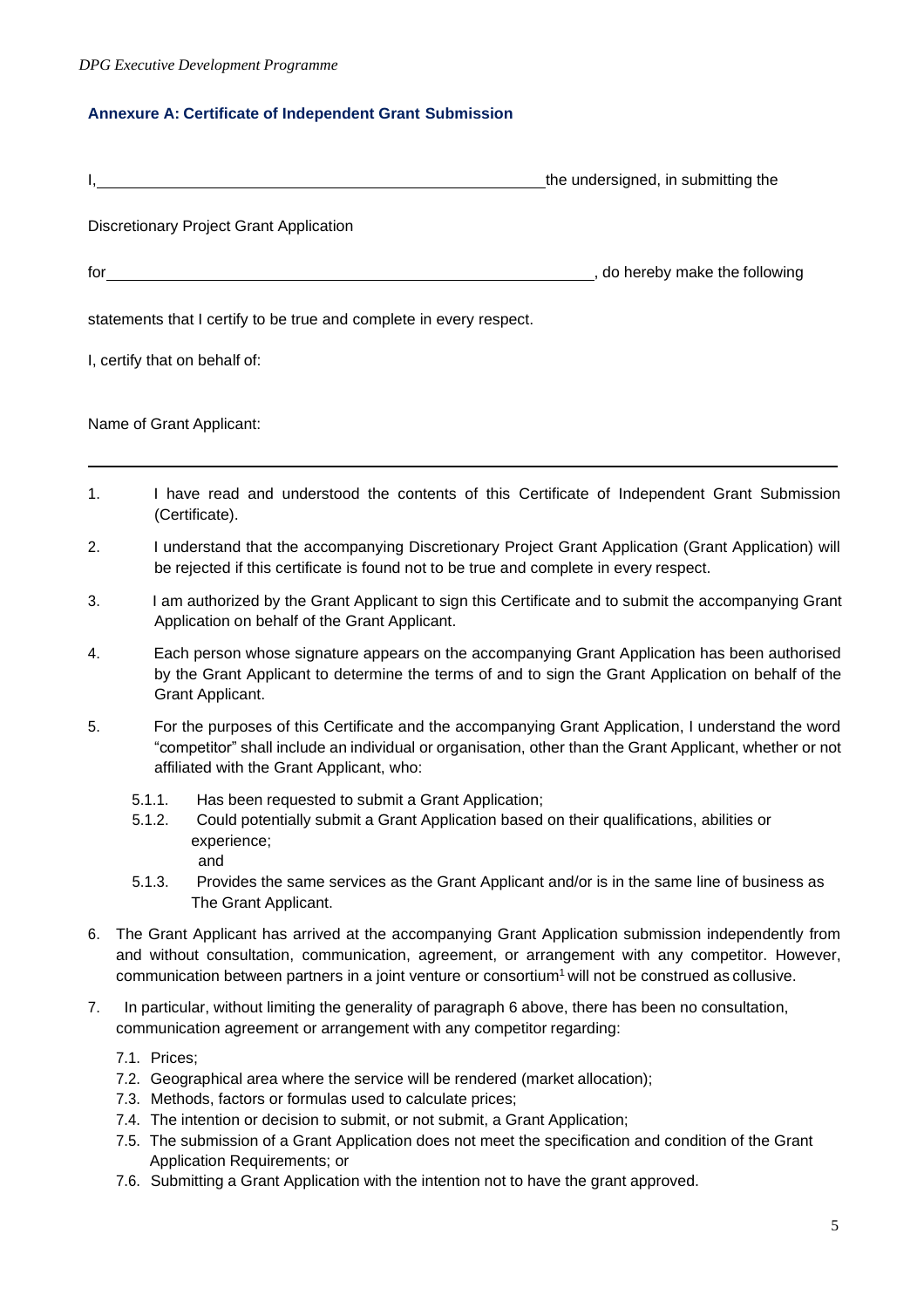1 Joint Venture or Consortium means an association of persons for the purpose of combining their expertise, property, capital, efforts, skill and knowledge in an activity for the execution of a contract.

- 8. In addition, there have been no consultations, communications, agreements or arrangement with any competitor regarding the quality, quantity, specification and conditions or delivery particulars of the services to which this Grant Application relates.
- 9. The terms of the accompanying Grant Application have not been and will not be disclosed by the Grant Applicant, directly or indirectly, to any competitor, prior to the date and time of the Grant Application opening or of the contract being awarded.
- 10. I am aware that, in addition and without prejudice to any other remedy provided to combat any restrictive practices related to Discretionary Project Grants and their related contracts, that are suspicious will be reported to the Competition Commission for investigation and possible imposition of administrative penalties in terms of section 59 of the Competition Act, No 89 of 1998 and/or may be reported to the National Prosecuting Authority (NPA) for criminal investigation and/or may be restricted from conducting business with the public sector for a period not exceeding ten (10) years in terms of the Prevention and Combating of Corrupt Activities

Act, No 12 of 2004 or any other applicable legislation.

Signature of Grant Applicant Date

Position **Name of Grant Applicant** 

Name of Signatory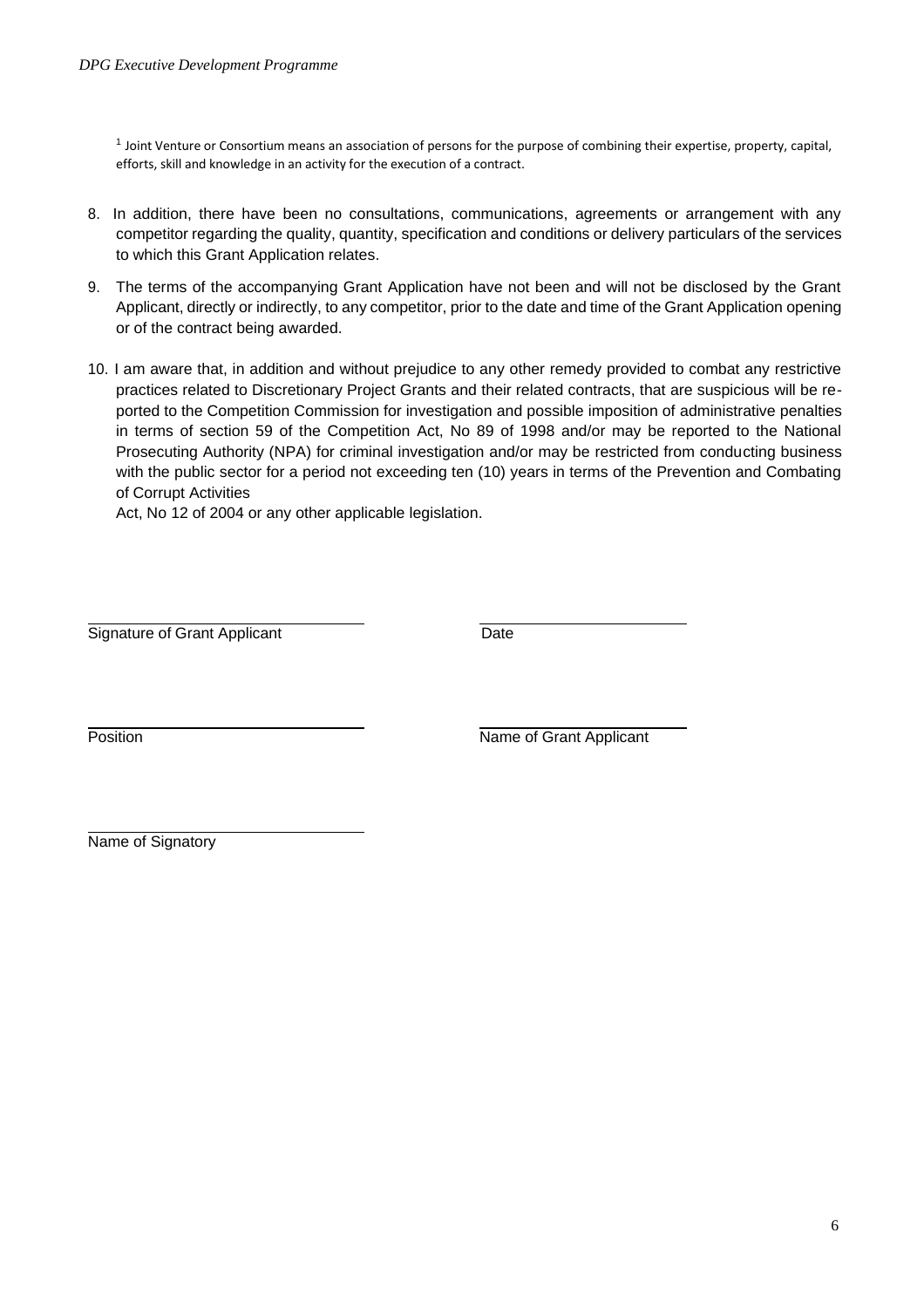### **Annexure B: Declaration of Interest**

### **DECLARATION OF INTEREST**

- 11. Any legal person, including persons employed by the State<sup>1</sup>, or persons having a kinship with persons employed by the State, including a blood relationship, may make an offer or offers in terms of this grant (includes an advertised competitive grant application, competitive bid, limited bid or proposal or a written price quotation).
- 12. In view of possible allegations of favouritism, should the resulting grant application, or part thereof, be awarded to persons employed by the State, or to persons connected with or related to them, it is required that the grant applicant or his/her authorised representative declare his/her position in relation to the evaluating/ adjudicating authority where:
	- 12.1.The grant applicant is employed by the State; and/or
	- 12.2.The grant applicant is a Board member of Fasset and/or
	- 12.3. The legal person on whose behalf the grant application is signed, has a relationship with persons/a person who are/is involved in the evaluation and or adjudication of the bid(s), or where it is known that such a relationship exists between the person or persons for or on whose behalf the declarant acts and persons who are involved with the evaluation and or adjudication of the bid.
- 13. In order to give effect to the above, the following questionnaire must be completed and submitted with the bid.
- 13.1.1 Full Name of grant applicant or his or her representative:
- 13.1.2 Identity Number:
- 13.1.3 Position occupied in the Company (director, trustee, shareholder<sup>2</sup>, member, etc):
- 13.1.4 Registration number of company, enterprise, close corporation, partnership agreement or trust:

### 13.1.5 Tax Reference Number:

<sup>1</sup> "State" means

<sup>(</sup>a) Any national or provincial department, national or provincial public entity or constitutional institution within the meaning of the Public Finance Management Act, 1999 (Act No 1 of 1999);

<sup>(</sup>b) Any municipality or municipal entity;

<sup>(</sup>c) Provincial legislature;

<sup>(</sup>d) National Assembly or the National Council of Provinces;

Parliament.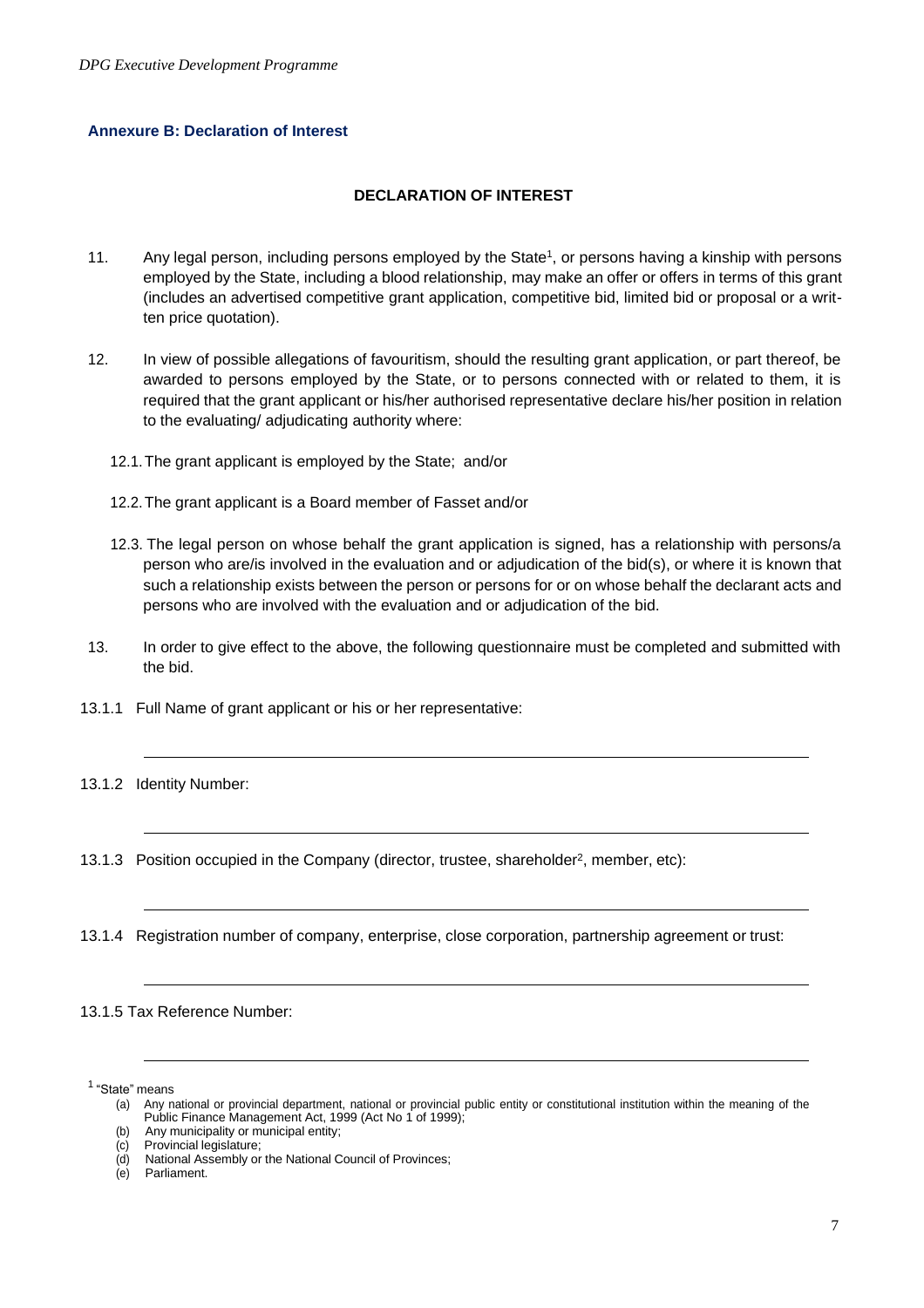- (f) Shareholder" means a person who owns shares in the company and is actively involved in the management of the enterprise or business and exercises control over the enterprise.
- 13.1.6 VAT Registration Number:
- 13.1.7 The names of all directors/ trustees/ shareholders/ members, their individual identity numbers,tax reference numbers and, if applicable, employee/ PERSAL numbers must be indicated below:

3.2 Are you or any person connected with this grant application presently employed by the state?



3.2.1 If "Yes" was indicated, please furnish the following particulars:

3.2.1.1 Name of person/ director/ trustee/ shareholder/ member:

3.2.1.2 Name of State institution at which you or the person connected to the grant application is employed:

3.2.1.3 Position occupied in the State institution:

# 3.2.1.4 Any other particulars?

3.3 If you are presently employed by the state, did you obtain the appropriate authorisation to undertake remunerative work outside employment in the public sector?



3.3.1 If "Yes" was indicated, was proof of such authorization attached to the grant application

| Yes |  |
|-----|--|
| No  |  |

(Note: Failure to submit proof of such authorization, where applicable, may result in the disqualification of the grant application).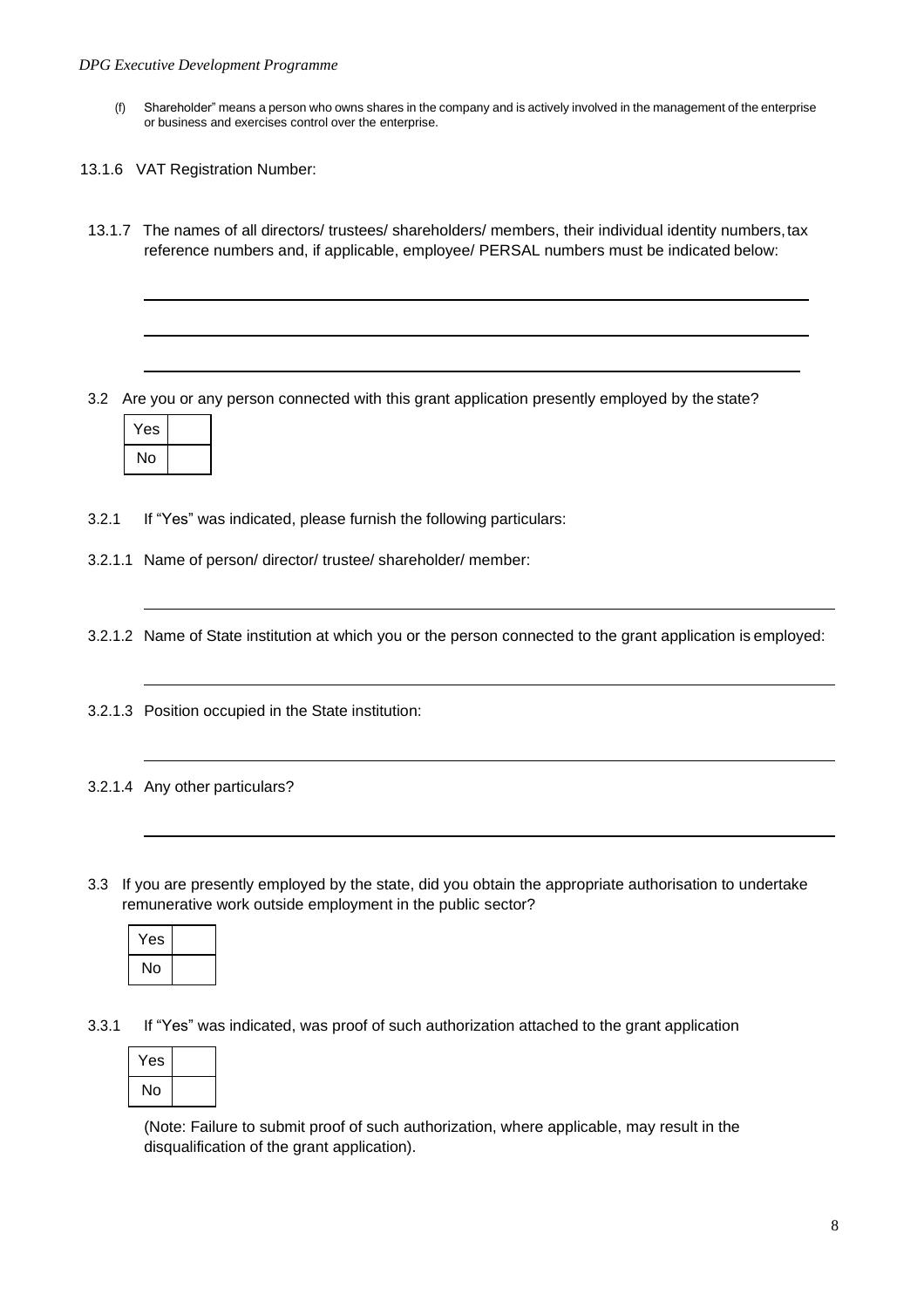3.3.2 If "No" was indicated, please furnish reasons for non-submission of authorization.

3.4 Did you or your spouse, or any of the company's directors/trustees/ shareholders/ members or their spouses conduct business with the State in the previous twelve (12) months?

| Yes |  |
|-----|--|
| No  |  |

- 3.4.1 If "Yes" was indicated, please furnish the following particulars:
- 3.4.1.1 Name of person/ director/ trustee/ shareholder/ member:
- 3.4.1.2 Name of State institution at which you or the person connected to the grant application conducted business:

### 3.4.1.3 Any other particulars?

3.5 Do you, or any person connected with the grant application, have any relationship (family, friend, other) with a person employed by the State (Pty) Ltd and who may be involved with the evaluation and or adjudication of this grant application?

| Yes |  |
|-----|--|
| No  |  |

- 3.5.1 If "Yes" was indicated, please furnish the following particulars:
- 3.5.1.1 Name of person/ director/ trustee/ shareholder/ member:
- 3.5.1.2 Any other particulars?
- 3.6 Are you, or any person connected with the grant application, aware of any relationship (family, friend, other) between any other grant application and any person employed by the State who may be involved with the evaluation and or adjudication of this grant application?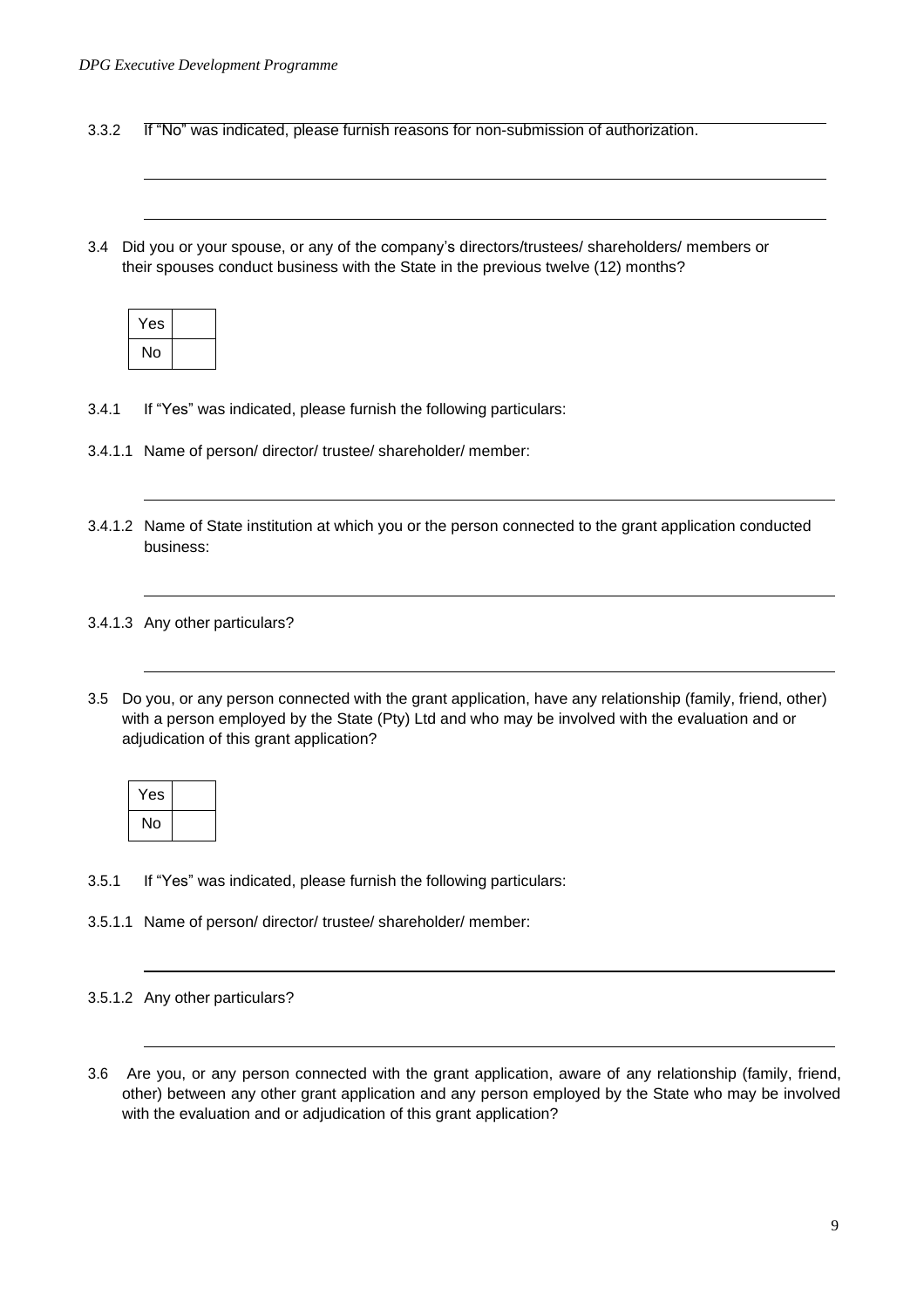| Yes |  |
|-----|--|
| No  |  |

- 3.6.1 If "Yes" was indicated, please furnish the following particulars:
- 3.6.1.1 Name of person/ director/ trustee/ shareholder/ member:

3.6.1.2 Any other particulars?

3.7 Do you or any of the directors/trustees/shareholders/members of the company have any interest in any other related companies whether or not they are bidding for this contract?

| Yes |  |
|-----|--|
| No  |  |

- 3.7.1 If "Yes" was indicated, please furnish the following particulars:
- 3.7.1.1 Name of person/ director/ trustee/ shareholder/ member:

# 3.7.1.2 Any other particulars?

14. Please complete the table below with the full details of directors/ trustees/ members/ shareholders. (Public Entities are exempted)

| <b>Full Name</b> | <b>Identity Number</b> | <b>Personal Income</b><br><b>Tax Reference No</b> | <b>State Employee</b><br><b>Number/ PERSAL</b><br><b>Number</b> |
|------------------|------------------------|---------------------------------------------------|-----------------------------------------------------------------|
|                  |                        |                                                   |                                                                 |
|                  |                        |                                                   |                                                                 |
|                  |                        |                                                   |                                                                 |
|                  |                        |                                                   |                                                                 |
|                  |                        |                                                   |                                                                 |
|                  |                        |                                                   |                                                                 |
|                  |                        |                                                   |                                                                 |
|                  |                        |                                                   |                                                                 |
|                  |                        |                                                   |                                                                 |
|                  |                        |                                                   |                                                                 |